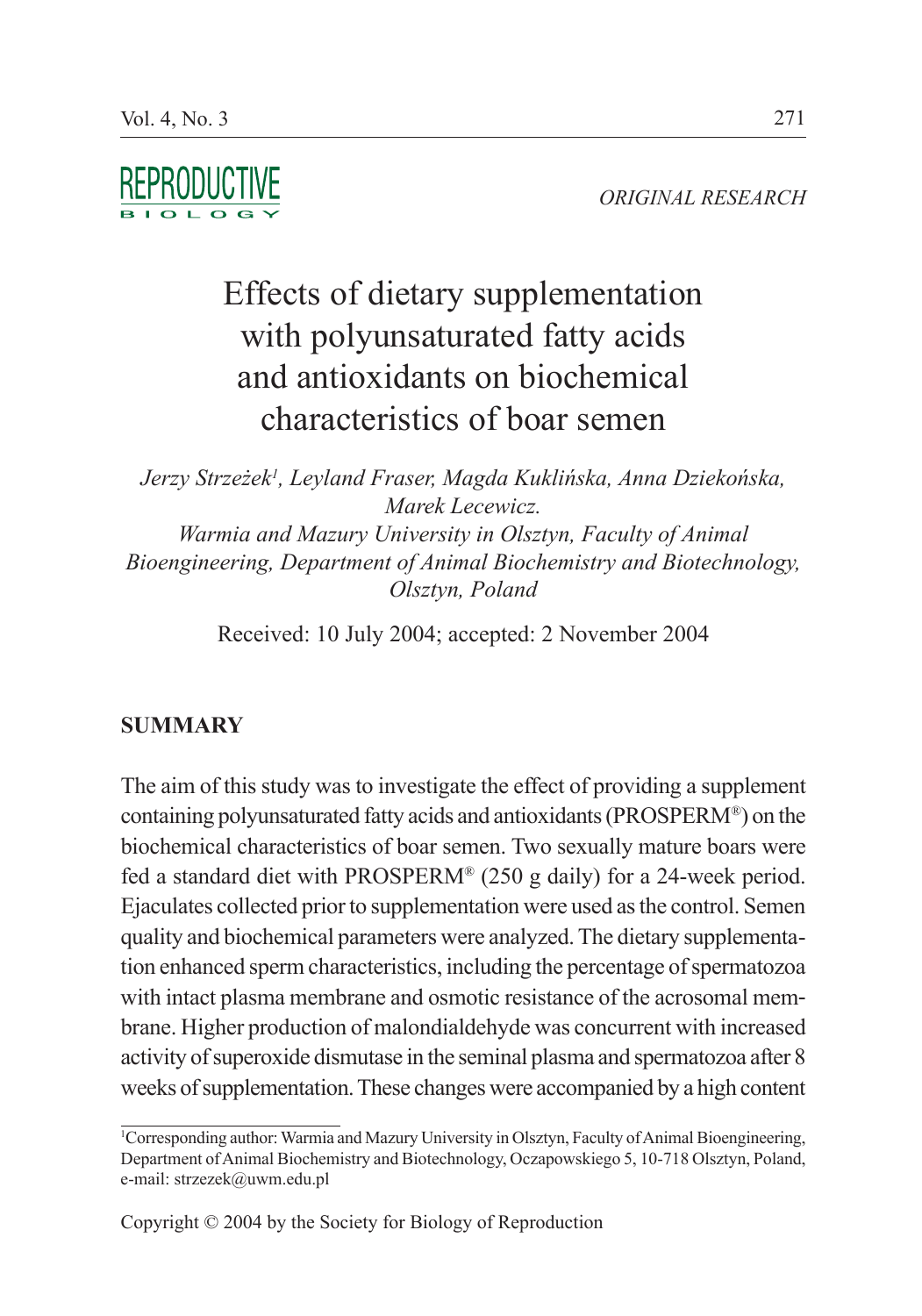of total protein and low-molecular antioxidants of the seminal plasma. It was observed that PROSPERM supplementation enhanced the survivability of boar spermatozoa during storage in a standard semen extender supplemented with lipoprotein fractions, isolated from hen egg yolk or ostrich egg yolk, at 5°C and 16°C. These results indicate that PROSPERM supplementation of boars had a beneficial effect on the biological characteristics of the spermatozoa, which could be useful for semen preservation at different temperatures. *Reproductive Biology 2004 4(3): 271-287.*

**Key words**: boar, spermatozoa, extender, polyunsaturated fatty acids, antioxidants

#### **INTRODUCTION**

In cell membranes, fatty acids are both structural elements and bioactive compounds. The testis has been shown to contain a high content of 20  $(C_{20})$ and 22  $(C_{22})$  carbon atoms of polyunsaturated fatty acids (PUFAs; [15]). Phospholipids of mammalian sperm cell membranes characteristically contain very high proportions of long-chain  $(C_{22})$  polyunsaturated fatty acids, particularly n-3 series. In most mammals, docosahexaenoic acid (DHA, 22:6n-3) is the dominant polyunsaturated fatty acid, although, in several species docosapentaenoic acid (DPA, 22:5n-6) is also a major component of the sperm cell membranes [5, 14].

The importance of  $C_{22}$  polyunsaturates in relation to male fertility has been illustrated by studies in humans demonstrating that the amount of docosahexaenoic acid in spermatozoa is positively correlated with sperm motility [27]. Speculation about the function of PUFA in testis has been related to their possible effect on the fluidity of the sperm plasma membrane and the packing of membrane-bound receptors. A previous study showed that a reduction in motility and the number of spermatozoa in ejaculates from ageing bulls was accompanied by a decrease in DHA proportion in the sperm phospholipid [10]. Moreover, PUFAs which are concentrated in the head and tail membrane regions of spermatozoa have been shown to play an important role in both sperm capacitation [21] and the interaction between spermatozoa and uterine surface environment [25].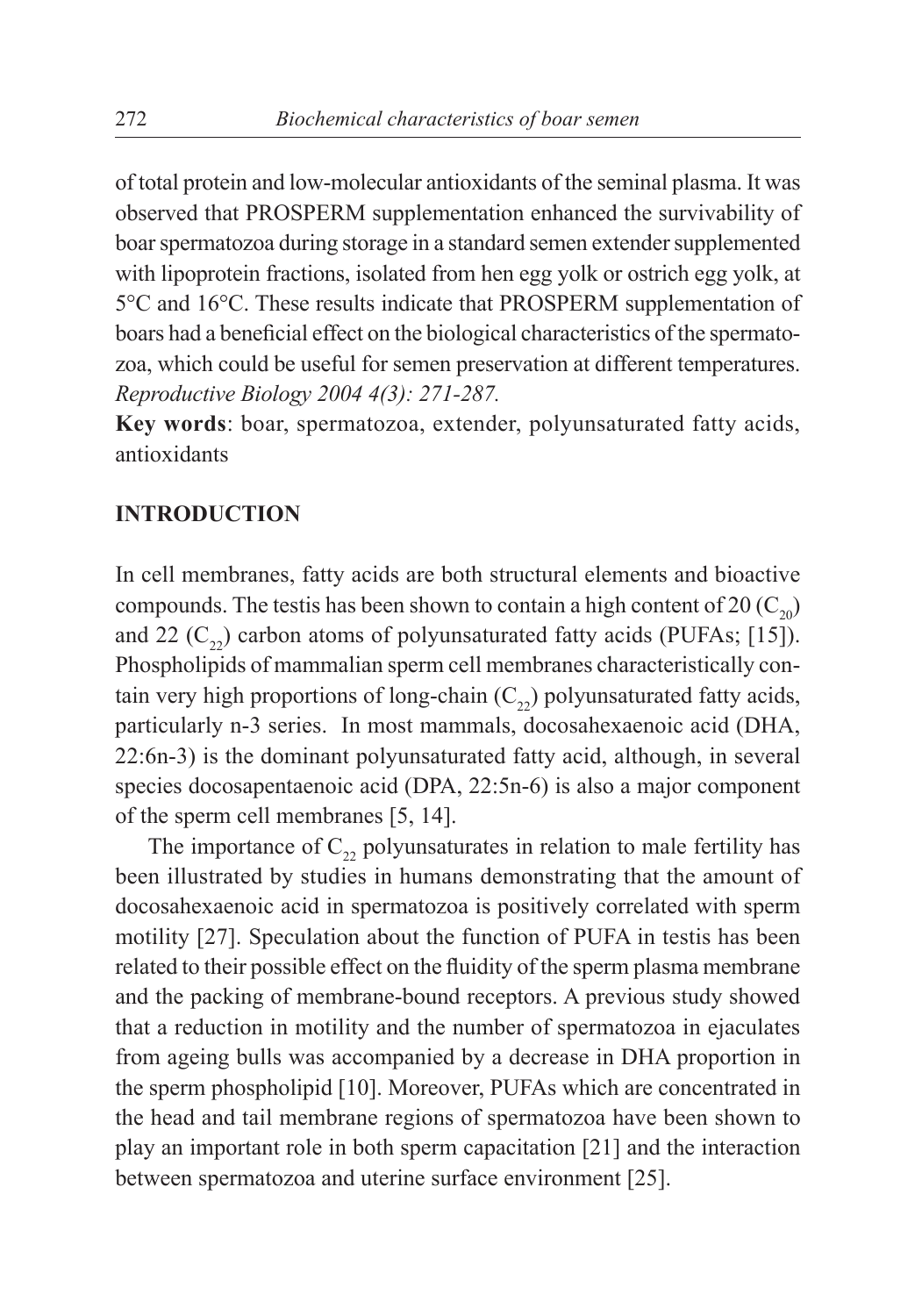Sperm plasma membranes are susceptible to lipid peroxidation because of the high content of PUFA and their inadequate defensive mechanisms [1]. Recent evidence has shown that oxidative stress significantly impairs sperm function, and plays a major role in the etiology of defective sperm function. Both spermatozoa and seminal plasma possess antioxidant systems, including glutathione and ergothioneine, capable of counteracting the harmful effects of reactive oxygen species [19, 24]. The antioxidants that are present in the seminal plasma compensate for the deficiency in cytoplasmic enzymes in the spermatozoa.

Porcine commercial diets commonly contain large amounts of cereals, with most supplementary protein being added in different forms, including soybean and rapeseed. The fatty acids of these diets typically have a n-6 PUFA to n-3 PUFA ratio of greater than 6:1 and contain no long chain polyunsaturated (n-3) fatty acids [16]. The present study represents an attempt to remedy this dietary imbalance of n-3 to n-6 PU-FAs by feeding mature boars with a diet supplemented with DHA plus antioxidants (PROSPERM®). Previous studies showed that PROSPERM supplementation affected the fatty acid composition of boar spermatozoa by increasing the n-3 PUFAs at the expense of n-6 PUFAs in the sperm plasma membranes [12, 13]. The results of these studies demonstrated that n-3 PUFAs had a beneficial effect on the characteristic of boar spermatozoa. However, there is no information regarding the effect of PUFA supplementation on the biochemical parameters of boar semen. Therefore, the aim of this study was to investigate the effect of dietary PROSPERM supplementation on the biochemical characteristics of boar semen. Also, the effect of this supplementation on the survivability of preserved boar spermatozoa at 5°C and 16°C was analyzed.

#### **MATERIAL AND METHODS**

#### **Animals**

Two sexually mature Polish Large White boars were used in this experiment. The average age of the boars was 12 months at the start of PROSPERM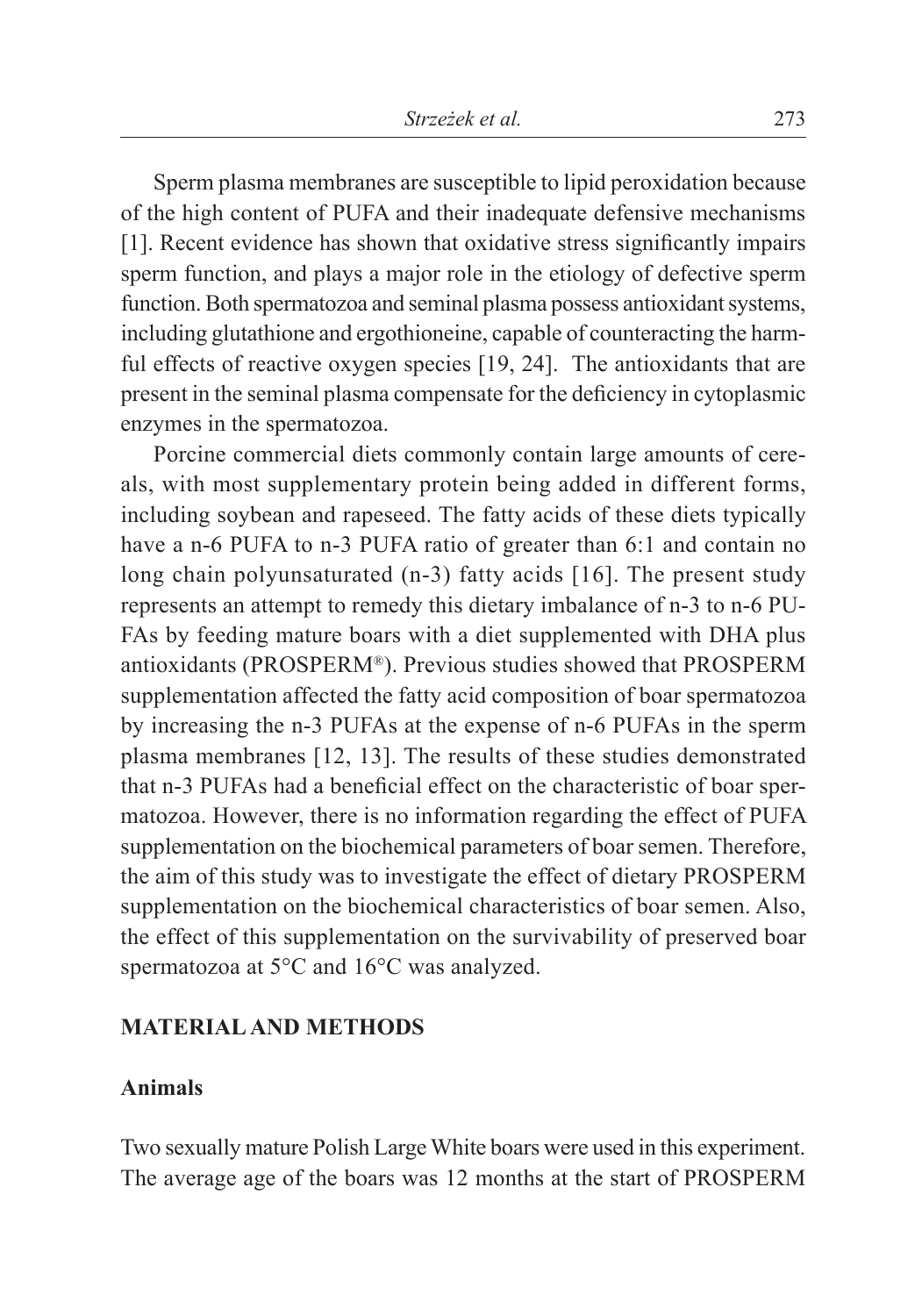supplementation. The boars were housed under the same conditions and were given a commercial porcine ration (basal diet). Water was available ad libitum.

## **PUFA dietary supplementation**

The boars received the standard diet together with nutritional supplement with antioxidants (PROSPERM®, JSR Clover Corporation Ltd., UK) for a 24-week period, starting from July 2002 through February 2003. The animals were given 250 grams daily together with the standard diet. The main ingredients of PROSPERM® were wheat, fish oil and soybean meal. The composition of the supplemented diet is shown in tab. 1. The supplementation was implemented for a period of 24 weeks in order to provide a continuous source of n-3 PUFA throughout the duration of the experiment. The purpose of Vitamin E supplementation was to prevent any peroxidation of the 22:6n-3 polyunsaturates, which could potentially reduce the level of the fatty acid in the sperm lipids. PROSPERM® was kindly provided by Minitüb GmhH&Co. KG (Tiefenbach, Germany).

#### **Semen quality assessment**

Prior to dietary supplementation, ejaculates collected once every 7-10 days from each boar were used as the controls (unsupplemented). At the start of the supplementation period, semen was collected once every 9-10 days from the boars. The duration of the experiment was divided into 2 phases, Period 1 and Period 2. Period 1 represented semen collected during the first 8 weeks, whereas Period 2 represented semen collected during the next16 weeks of feeding (9-24 weeks). We assumed that a period of 8 weeks will be convenient for maximum incorporation of PUFA since spermatogenesis and epidymidal transport take 34 and 10 days, respectively, in the boar [22]. At the time of collection, the semen volume was filtered through sterile gauze (gel-free semen volume).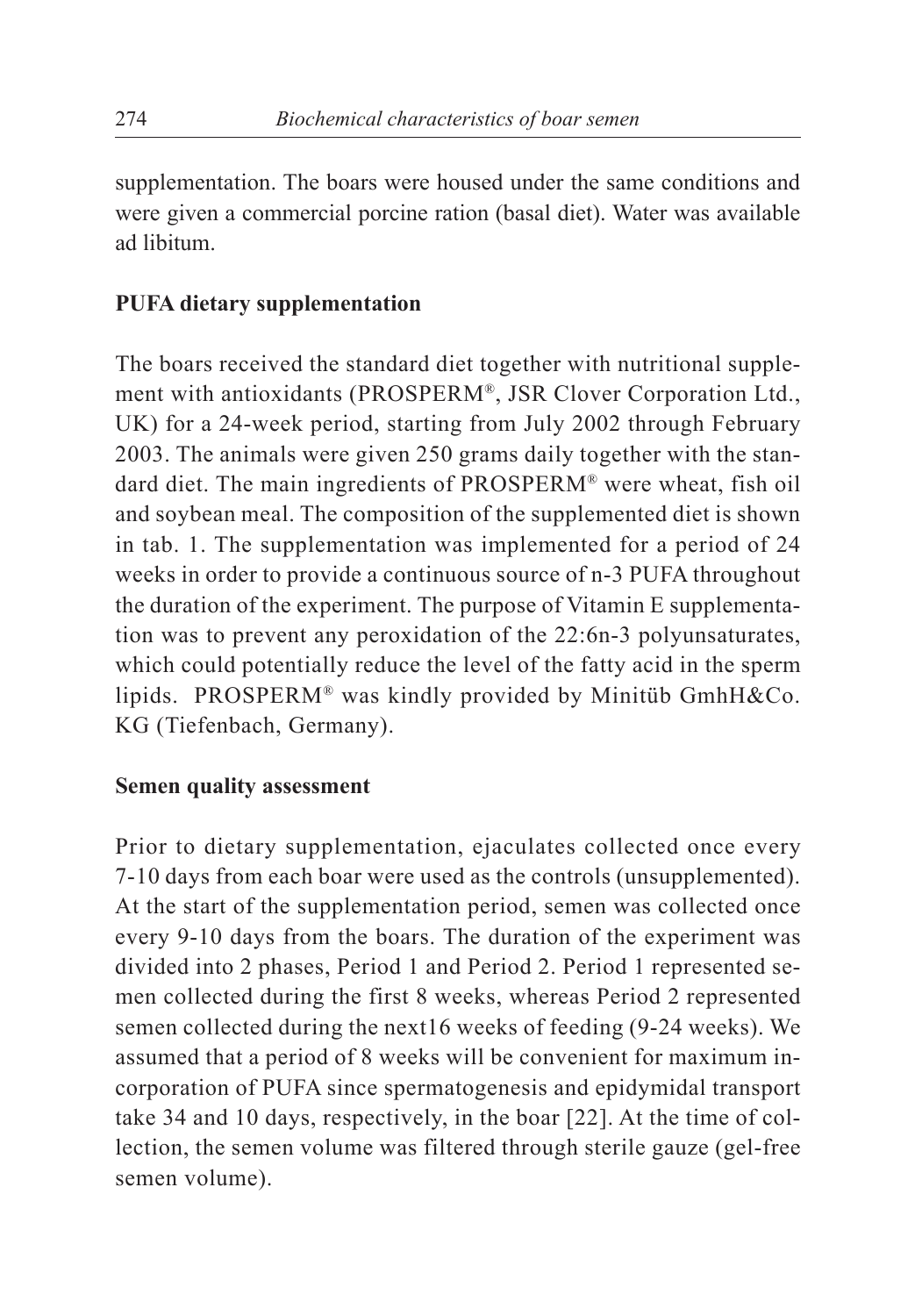| Ingredients       |                   |  |  |  |
|-------------------|-------------------|--|--|--|
| Crude protein     | 22.0%             |  |  |  |
| Lysine            | $0.8\%$           |  |  |  |
| Crude fat         | 25.0%             |  |  |  |
| Raw ash           | $2.0\%$           |  |  |  |
| Moisture level    | $10.0\%$          |  |  |  |
| Phosphorus        | $0.3\%$           |  |  |  |
|                   | 1000 mg Vitamin E |  |  |  |
| Additives per kg: | 750 mg Vitamin C  |  |  |  |
|                   | 2.75 mg Selenium  |  |  |  |

|  |  |  |  | Table 1. Supplementary feed for boars (PROSPERM®, JSR Clover, Ltd, UK) |  |
|--|--|--|--|------------------------------------------------------------------------|--|
|--|--|--|--|------------------------------------------------------------------------|--|

Sperm motility was analyzed by placing a sample on a pre-warmed (37°C) microscopic slide covered with a coverslip, and examined under a light microscope at a magnification x 200. Sperm concentration was determined using a haemocytometer. The total number of spermatozoa per ejaculate was calculated by multiplication of the gel-free semen volume with sperm concentration. This study was approved by the local Ethics Committee.

Sperm morphology was evaluated using the Giemsa staining method. The osmotic resistance of the acrosomal membrane (ORT) was conducted as described in a previous study [20]. The percentage of viable fluorescent sperm cells (intact-membrane) was observed by fluorometric evaluation (dry preparations) using DNA-specific fluorochrome Hoechst 33258 [6].

# **Biochemical characteristics of semen Protein measurements**

Following centrifugation (1 000  $\times$  *g*, 5 min) of the semen, the seminal plasma was aspirated and recentrifuged (10 000  $\times$  *g*, 10 min). The resulting supernatant was used for protein measurements. Total protein content was measured using the biuret method [26].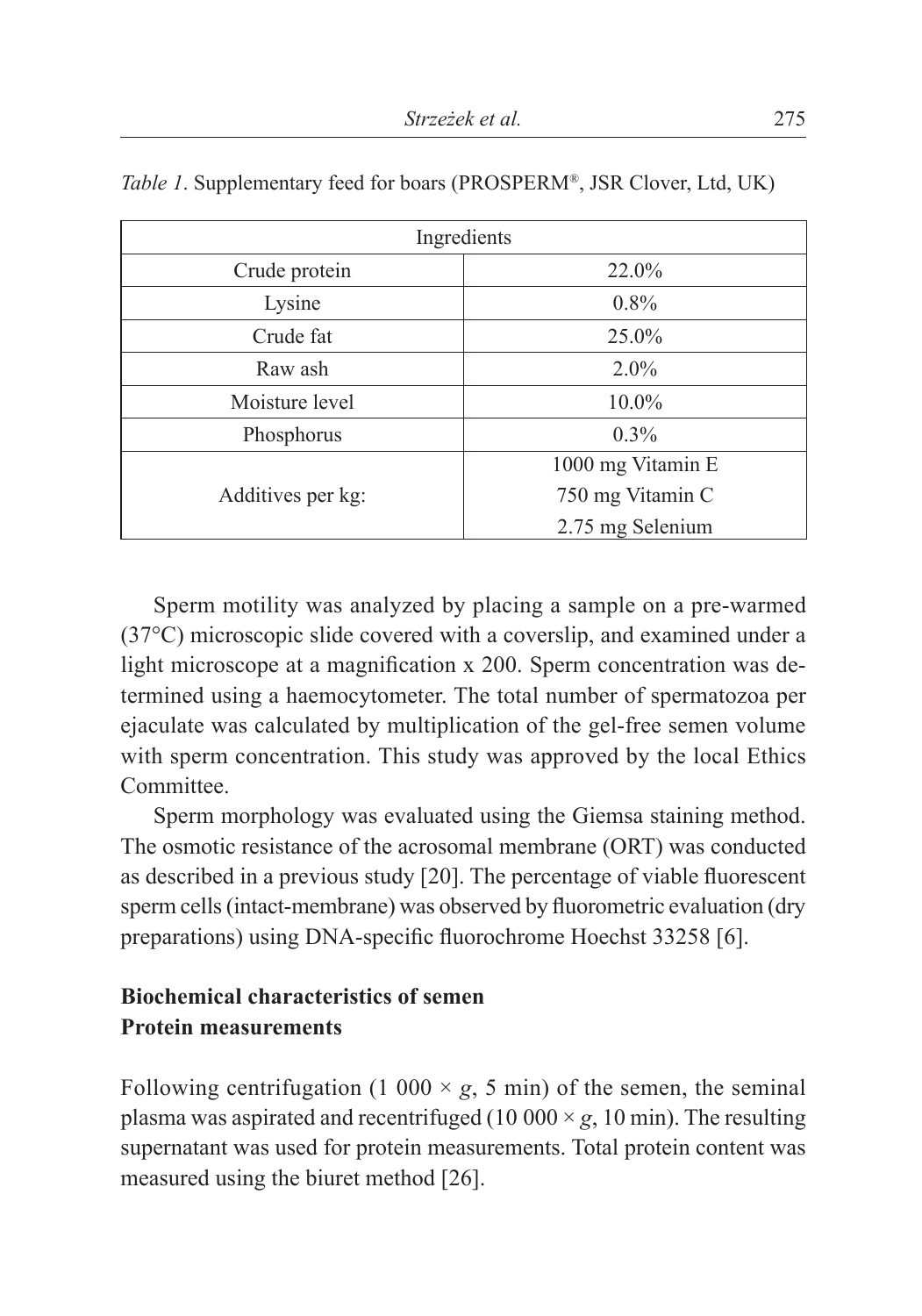#### **Antiperoxidant activity and lipid peroxidation measurements**

The antiperoxidant properties of seminal plasma were determined on washed spermatozoa [8]. Aliquots of sperm suspensions (1 ml) were incubated (60 min, 37°C) in the presence of 0.2 ml homologous seminal plasma;  $0.01M$  ferrous sulphate (FeSO<sub>4</sub>);  $0.1M$  sodium ascorbate and  $0.7$ ml Tris buffer (pH 8.0). The lipid peroxidation (LPO) was measured as the production of malondialdehyde (MDA), with and without the seminal plasma, using the thiobarbituric acid (TBA) reaction [23], with some modifications [18]. The absorbance was measured at a wavelength of 530 nm using malondialdehyde dimethylacetal (Merck kGaA, Darmstadt, Germany) as a standard. Antiperoxidant activity was expressed as the percentage inhibition of MDA production. The lipid peroxidation level was expressed as nanomoles of MDA generated by  $10^8$  spermatozoa during 60-min incubation at 37°C.

#### **Superoxide dismutase (SOD) activity in seminal plasma and spermatozoa**

The SOD activity was measured in the seminal plasma obtained after centrifugations. The sperm pellets obtained after centrifugation were resuspended at a concentration of  $3 \times 10^8$  in 0.85% NaCl, washed twice by centrifugation and finally suspended in 0.85% NaCl. The sperm extracts were prepared by homogenization (IKA, Ultra Turbox, T8) in an ice-bath for 5 min followed by centrifugation at 10 000 x *g* for five minutes. The supernatant was aspirated and stored at -80°C, until required for SOD analysis.

The SOD activity in the seminal plasma and spermatozoa was measured according to the method of Beauchamp and Fridovich [3]. The SOD activity was measured spectrophotometrically (560 nm) by the inhibition of nitroblue tetrazolium (NBT) reduction due to superoxide anion radical  $(O_2^-)$  generated by the xanthine and xanthine oxidase system. One unit of SOD activity represented the amount of enzyme that caused a 50% inhibition of this reaction at 25°C (pH 10.2).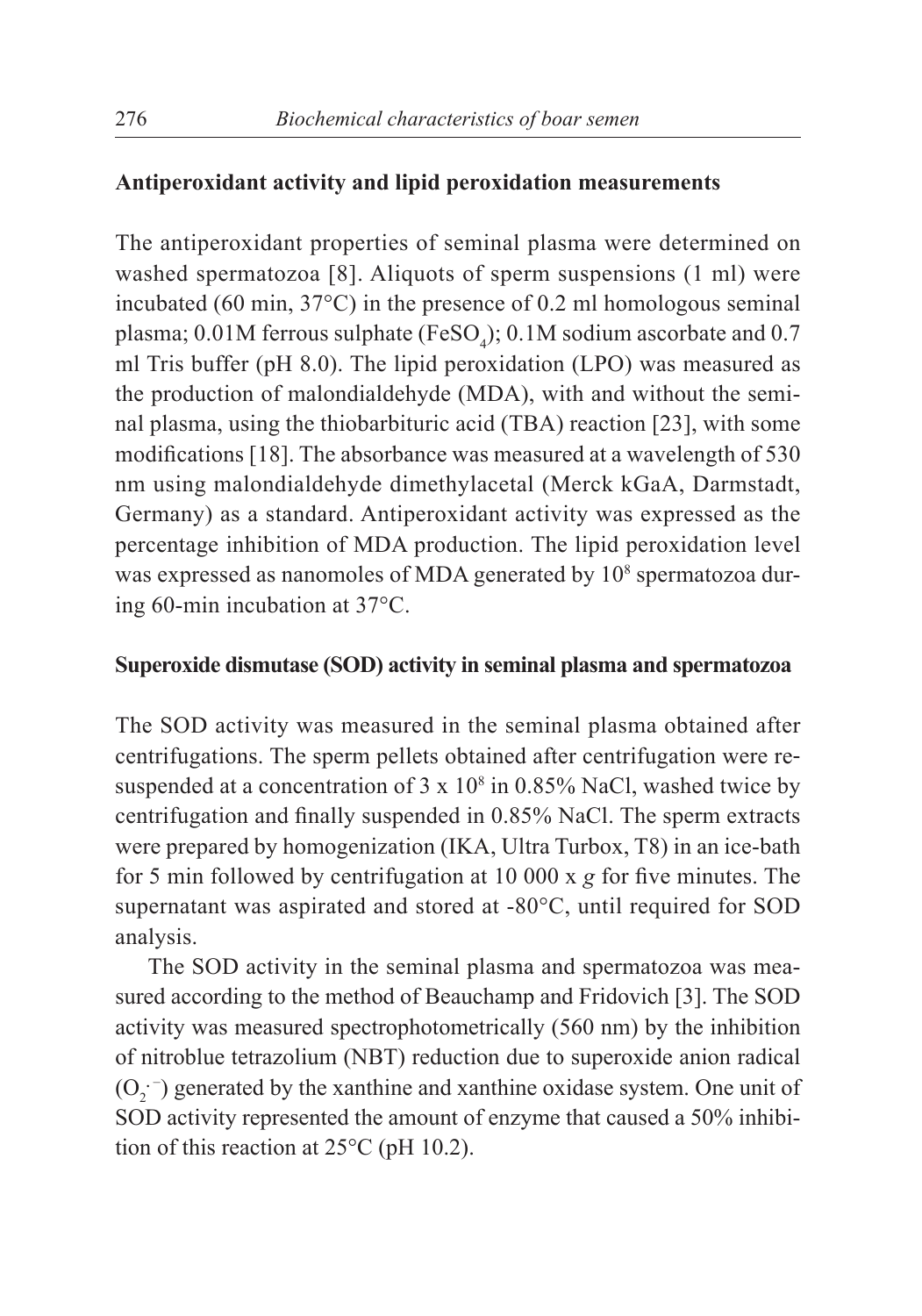### **Antioxidant properties of seminal plasma**

The content of ascorbate and glutathione was measured as described previously [19]. The ergothioneine content was measured in seminal plasma following deproteinization with ethanol as described by Mann and Leone [11].

### **Statistical analysis**

All results are presented as means  $\pm$  standard error of means (SEM). Means were compared using one-way analysis of variance (ANOVA) followed by Duncan multiple comparison test. Calculations were carried out using the STATISTICA computer package (STATISTICA for Windows, StatSoft Incorporation, Tulsa, OK., USA). Differences between means were evaluated at 5% level ( $p \le 0.05$ ) for statistical significance.

#### **RESULTS**

The effect of PROSPERM supplementation on the quality of boar semen is shown in table. 2. Higher gel-free semen volume was concurrent with an increased ( $p \le 0.05$ ) number of spermatozoa per ejaculate during Period 2 of the dietary supplementation. There were no statistically significant changes ( $p \ge 0.05$ ) in the percentage of sperm motility and morphologically abnormal spermatozoa. Throughout the entire period of PROSPERM supplementation, higher ( $p \le 0.05$ ) membrane resistance to changes in osmotic conditions (ORT) was concomitant with an increased percentage of membrane-intact spermatozoa, assessed by the DNA-binding fluorochrome, Hoechst 33258.

Compared with the control, a high level of MDA production was paralleled by a corresponding increase ( $p \le 0.05$ ) in SOD activity in the seminal plasma and spermatozoa in Period 2 (tab. 3). During the 8-week period of supplementation, even though MDA production and SOD activity were higher than the control, the changes were not significantly different ( $p \ge 0.05$ ).

The significant increase ( $p \le 0.05$ ) in ascorbate content in the seminal plasma throughout the entire period of PROSPERM supplementation was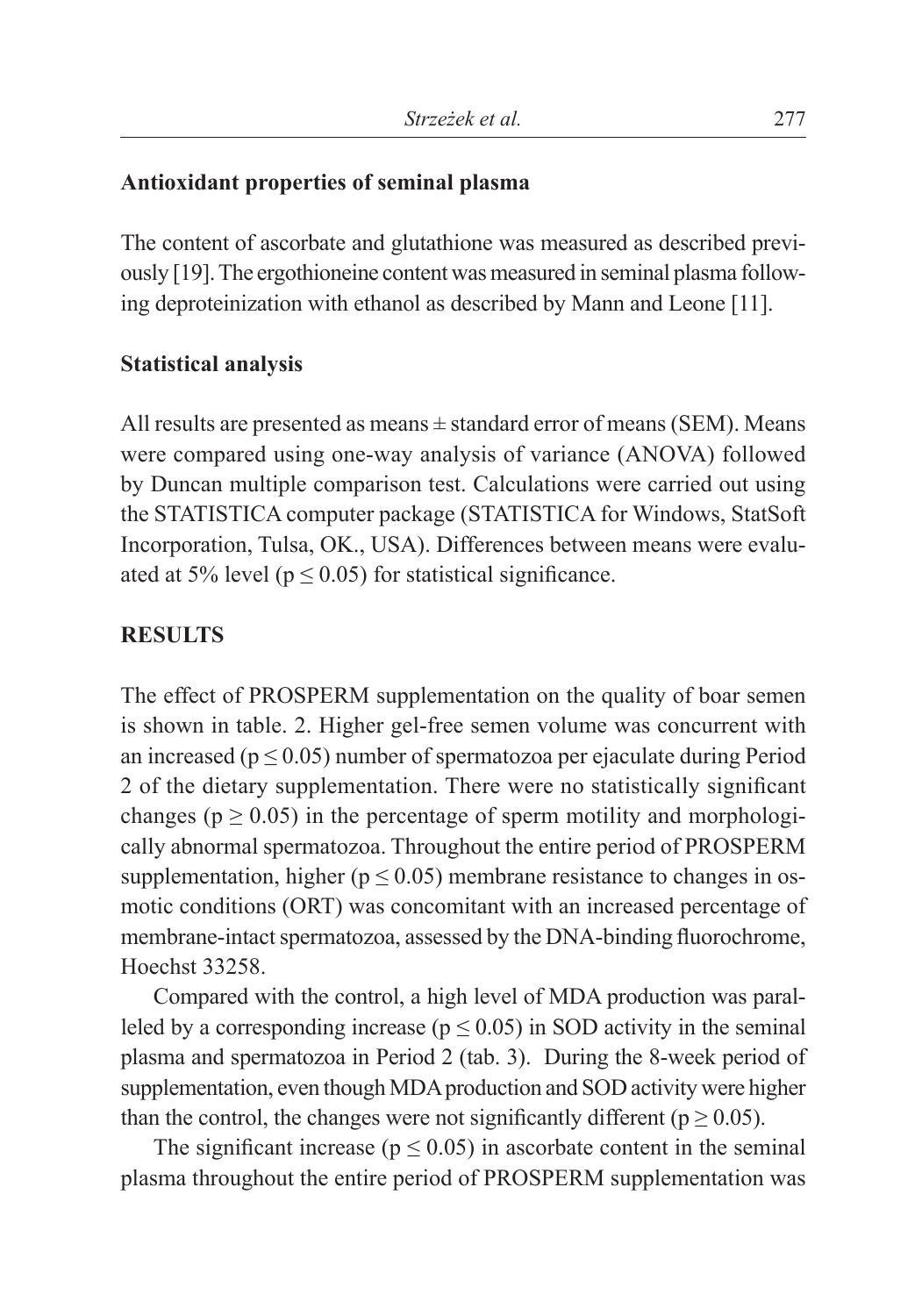| $\frac{1}{\sqrt{2}}$<br>$\frac{1}{2}$                                                                            |
|------------------------------------------------------------------------------------------------------------------|
|                                                                                                                  |
|                                                                                                                  |
| $\sim$<br>j                                                                                                      |
| 1                                                                                                                |
|                                                                                                                  |
|                                                                                                                  |
|                                                                                                                  |
| I<br>j                                                                                                           |
| Frances of the state of<br>;<br>;<br>;<br>֦֖֚֚֚֚֚֚֚֚֚֚֚֚֚֚֚֚֚֝֝֝֝֓֝<br>֧֪֧֧֧֧֧֧֚֚֚֚֚֚֚֚֚֚֚֚֚֚֚֚֚֚֚֚֚֝֝֝֝֝֬֝֬֝֬֝֬ |
| $\begin{array}{ccc} \hline \end{array}$<br>į                                                                     |
| $T_{\alpha}l_{\alpha}$ ) $T_{\alpha}T_{\alpha}$<br>$\frac{2}{3}$                                                 |

| <b>DRT</b>                                                                       | 73.16 <sup>a</sup><br>$\pm 0.76$ | 77.25b<br>$\pm 1.41$                       | 79.61 <sup>b</sup><br>$\pm 0.72$                          |
|----------------------------------------------------------------------------------|----------------------------------|--------------------------------------------|-----------------------------------------------------------|
| Membrane-<br>intact<br>(%)                                                       | 84.59ª<br>±0.73                  | $90.07^{\circ}$<br>$+0.84$                 | 89.42 <sup>b</sup><br>$+0.86$                             |
| spermatozoa spermatozoa<br>abnormal<br>Total<br>$\overline{(\overline{\phi}_0)}$ | $6.35$<br>$\pm 0.59$             | $7.01$<br>$\pm 1.36$                       | $6.84$<br>$+0.94$                                         |
| per ejaculate<br>$(x\;10^9)$<br>No. of<br>sperm                                  | 44.38ª<br>$\pm 2.33$             | $60.74^{b}$<br>$\pm 4.43$                  | $76.08b$<br>$±4.95$                                       |
| $(x 10^6/cm^3)$<br>Sperm con-<br>centration                                      | 282.05ª<br>±16.49                | 461.36 <sup>b</sup><br>±43.83              | 322.24c<br>±21.13                                         |
| motility<br>$(^{96}_{6})$<br>Sperm                                               | $70.75$<br>$\pm 1.10$            | $73.00$<br>$\pm 1.11$                      | $71.18$<br>$+0.68$                                        |
| Gel-free<br>volume<br>semen<br>$\left( \text{cm}^3 \right)$                      | $169.00^{a}$<br>±8.78            | 137.27 <sup>b</sup><br>$\pm 9.35$          | 248.95 <sup>c</sup><br>±12.45                             |
| ejaculate<br>No.of                                                               | 24                               |                                            | $\overline{0}$                                            |
| PROSPERM                                                                         | unsupplemented<br>Control        | (8 weeks)<br>Period 1<br>$1st-8th$<br>week | $(16$ weeks)<br>Period <sub>2</sub><br>$9th-24th$<br>week |
|                                                                                  |                                  | pəµuəɯə¡ddnS                               |                                                           |

<sup>&</sup>lt;sup>ab</sup>means with different letters in the same column are significantly different ( $p \le 0.05$ ); ORT - osmotic resistance test  $\Phi$  means with different letters in the same column are significantly different (p  $\leq$  0.05); ORT – osmotic resistance test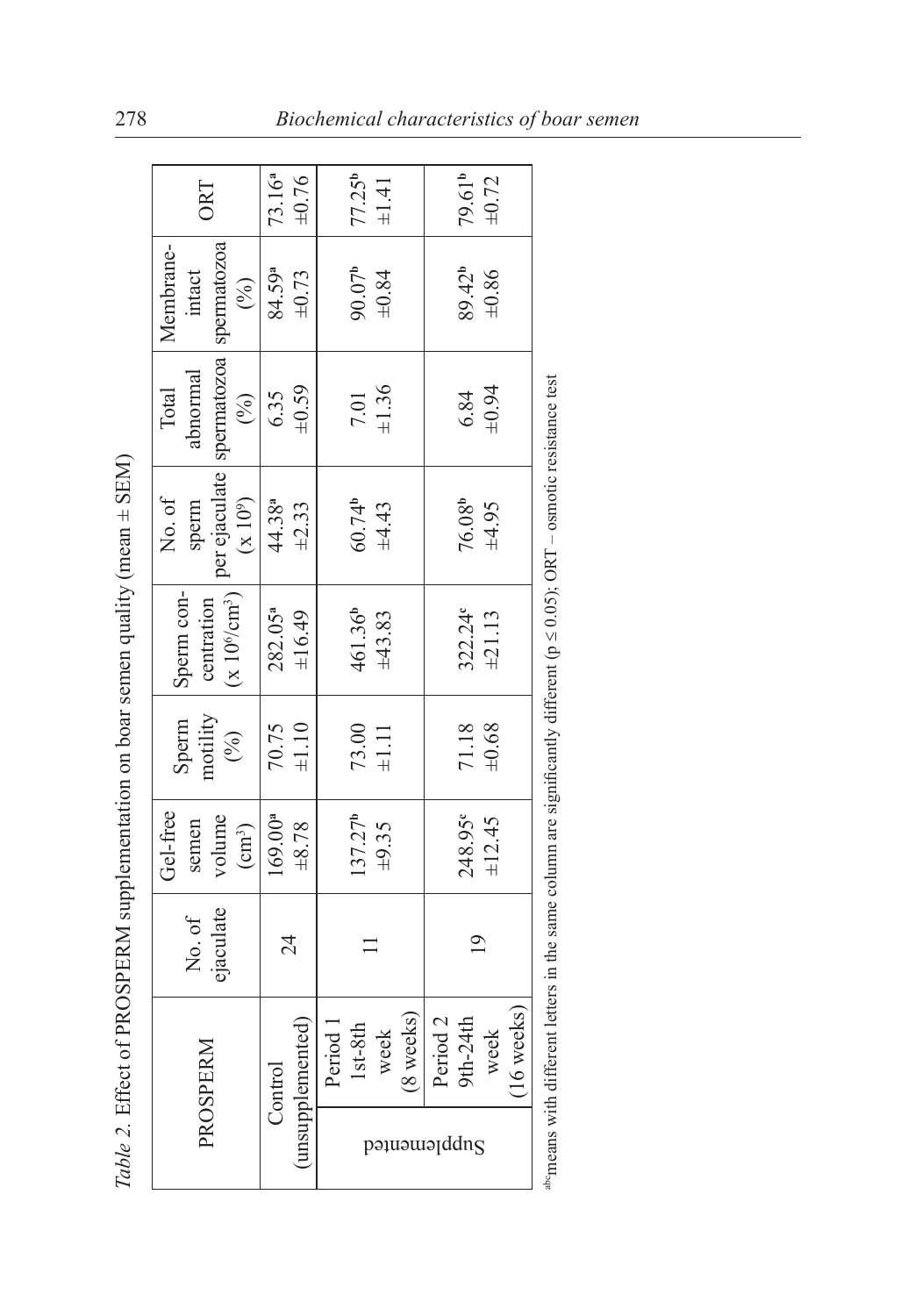| <b>PROSPERM</b> |                                                        |                     | <b>MDA</b>                                 | SOD activity                      |                                    |  |  |
|-----------------|--------------------------------------------------------|---------------------|--------------------------------------------|-----------------------------------|------------------------------------|--|--|
|                 |                                                        | No. of<br>ejaculate | production<br>(mmol/10 <sup>8</sup> pz./h) | Seminal<br>plasma<br>$(U/cm^3)$   | Spermatozoa<br>$(U/10^9$ spz)      |  |  |
|                 | Control                                                | 24                  | $26.83^{a}$                                | 96.63 <sup>a</sup>                | $328.61^a$                         |  |  |
|                 | (unsupplemented)                                       |                     | $\pm 0.78$                                 | $\pm 6.67$                        | ±49.39                             |  |  |
|                 | Period 1<br>$1st-8th$<br>week<br>(8 weeks)             | 11                  | $27.65^a$<br>$\pm 1.04$                    | $105.43^{ab}$<br>±11.09           | 363.76 <sup>a</sup><br>$\pm 25.86$ |  |  |
| Suplemented     | Period 2<br>$9th-24th$<br>week<br>$(16 \text{ weeks})$ | 19                  | 30.56 <sup>b</sup><br>$\pm 0.81$           | 119.88 <sup>b</sup><br>$\pm 6.92$ | 429.89 <sup>b</sup><br>±18.66      |  |  |

*Table 3.* Malondialdehyde (MDA) production and superoxide dismutase (SOD) activity of boar spermatozoa during PROSPERM supplementation (mean  $\pm$  SEM)

abmeans with different letters in the same column are significantly different ( $p \le 0.05$ )

more pronounced in Period 2 compared with the control and Period 1 (tab. 4). Furthermore, a significant increase ( $p \le 0.05$ ) in glutathione content and antiperoxidant activity was evident only in Period 2. Even though, there were fluctuations in protein and ergothioneine content during the dietary supplementation, the changes were not significantly different (tab. 4).

In Period 2, spermatozoa preserved in Kortowo (K3) extender supplemented with lipoprotein fractions, extracted from hen egg yolk (LPFh) or ostrich egg yolk (LPFo), exhibited higher ( $p \le 0.05$ ) motility on Day 2, 3 and 4 during storage at 5°C and 16°C, when compared with the control (tabs. 5 and 6). Furthermore, in Period 2, spermatozoa preserved in K-3/LPFh or K-3/LPFo extender had significantly higher ( $p \le 0.05$ ) motility than those in Period 1 on Day 3 of storage at 5°C or 16°C. In this study, the enhancement in motility was not evident when spermatozoa were preserved in K-3 extender, without lipoprotein supplementation, irrespective of the storage temperature. Most of the changes in motility of spermatozoa preserved in K-3 extender were not significant ( $p \ge 0.05$ ), particularly during storage at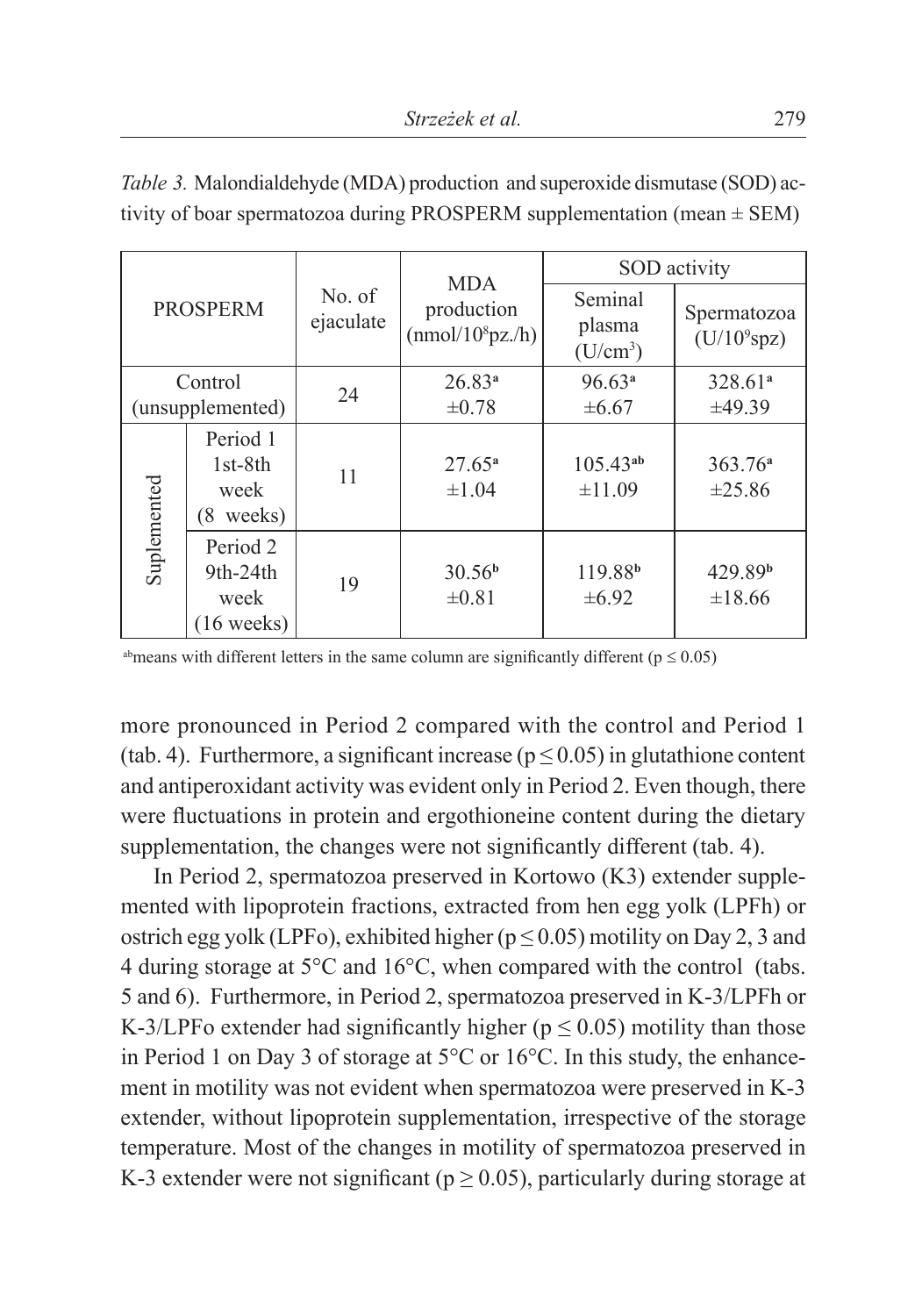| くらに                                                                                      |                       |
|------------------------------------------------------------------------------------------|-----------------------|
|                                                                                          |                       |
| ڊ<br>م                                                                                   |                       |
|                                                                                          |                       |
|                                                                                          |                       |
|                                                                                          |                       |
|                                                                                          |                       |
|                                                                                          |                       |
|                                                                                          |                       |
|                                                                                          |                       |
|                                                                                          |                       |
|                                                                                          |                       |
|                                                                                          |                       |
|                                                                                          |                       |
|                                                                                          |                       |
|                                                                                          |                       |
|                                                                                          |                       |
|                                                                                          |                       |
|                                                                                          |                       |
|                                                                                          |                       |
|                                                                                          | Ì                     |
|                                                                                          | ו<br>ון<br>ו<br>į     |
| tain contant introduct proportion and antiparoxidant activity of boar caracter relations |                       |
|                                                                                          |                       |
|                                                                                          | -<br>-<br>-<br>-      |
|                                                                                          |                       |
| I                                                                                        |                       |
|                                                                                          | Ş<br>í                |
|                                                                                          |                       |
|                                                                                          | $\int$<br>j<br>l<br>l |

| $\begin{tabular}{c} \multicolumn{1}{c}{\text{Antipercxidant}\atop\text{activity}}\\ \multicolumn{1}{c}{\hspace{1.5cm}}\end{tabular}$ | $23.13^a$<br>$\pm 3.28$                       | $20.97^a$<br>$\pm 3.21$                  | $37.41^b$<br>$\pm 5.58$                           |
|--------------------------------------------------------------------------------------------------------------------------------------|-----------------------------------------------|------------------------------------------|---------------------------------------------------|
| Glutathione<br>$(mg\%)$                                                                                                              | $4.67^a$<br>$\pm 0.59$                        | $5.48^a$<br>$\pm 0.64$                   | 14.76 <sup>b</sup><br>±3.46                       |
| $\begin{tabular}{l} {} \vspace{0.1cm} \textbf{Ergothioneine} \\ \hline \end{tabular}$                                                | $7.90$<br>$+0.64$                             | $7.51$<br>$\pm 1.07$                     | $9.73$<br>$\pm 1.85$                              |
| Ascorbate<br>$(mg%)$                                                                                                                 | $0.34^a$<br>$\pm 0.03$                        | $0.53^{b}$<br>$\pm 0.10$                 | $1.69^{\circ}$<br>$\pm 0.30^{\circ}$              |
| Total protein $(mg/cm^3)$                                                                                                            | 44.14<br>±4.15                                | $35.03$<br>$\pm 4.54$                    | $47.13$<br>$\pm 5.42$                             |
| No. of<br>ejaculate                                                                                                                  | 24                                            |                                          | $\overline{19}$                                   |
| PROSPERM                                                                                                                             | unsupplemented<br>$\mathop{\mathrm{Control}}$ | eek<br>(8 weeks)<br>$st-8th$ w<br>Period | 16 weeks<br>$\sim$<br>week<br>$9th-24t$<br>Period |
|                                                                                                                                      |                                               |                                          | pə1uəwəµddn $_{\rm S}$                            |

<sup>alo</sup> means with different letters in the same column are significantly different ( $p \le 0.05$ ) abc means with different letters in the same column are significantly different ( $p \le 0.05$ )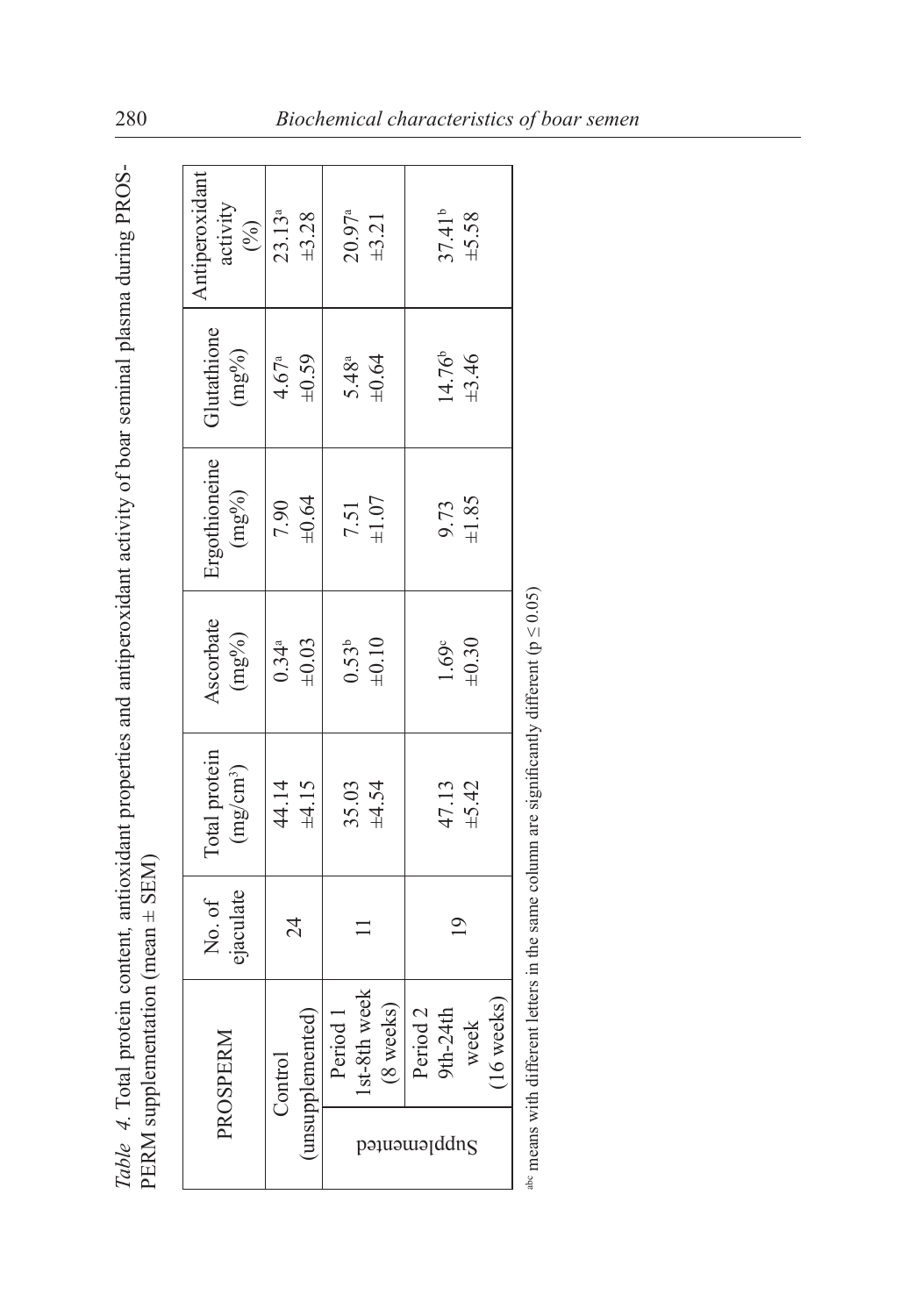Effect of PROSPERM supplementation on motility (%) of boar spermatozoa stored in K3 extender, supplemented Table 5. Effect of PROSPERM supplementation on motility (%) of boar spermatozoa stored in K3 extender, supplemented with or without egg yolk lipoproteins at  $5^{\circ}$ C (means  $\pm$  SEM) with or without egg yolk lipoproteins at  $5^{\circ}$ C (means  $\pm$  SEM)

|              |                  | $K-3$                  |                                                                                                     |                                                                                                                                                                  |                                                |                                                                                                                                                                                |                                                                                 |                                                                                                                                                  |
|--------------|------------------|------------------------|-----------------------------------------------------------------------------------------------------|------------------------------------------------------------------------------------------------------------------------------------------------------------------|------------------------------------------------|--------------------------------------------------------------------------------------------------------------------------------------------------------------------------------|---------------------------------------------------------------------------------|--------------------------------------------------------------------------------------------------------------------------------------------------|
|              | $\mathrm{Day}~4$ | LPFh LPFo<br>$  K-3  $ |                                                                                                     |                                                                                                                                                                  | $\pm 3.76$ $\pm 2.89$ $\pm 4.04$               |                                                                                                                                                                                | $\pm 5.66$   $\pm 4.74$                                                         |                                                                                                                                                  |
|              |                  |                        |                                                                                                     |                                                                                                                                                                  |                                                |                                                                                                                                                                                |                                                                                 |                                                                                                                                                  |
|              |                  | $K-3$                  |                                                                                                     |                                                                                                                                                                  |                                                |                                                                                                                                                                                |                                                                                 |                                                                                                                                                  |
|              |                  | $K-3$                  | $\pm 3.38$ $\pm 2.37$ $\pm 2.37$ $\pm 1.63$ $\pm 5.41$ $\pm 4.06$ $\pm 1.73$ $\pm 2.94$ $\pm 1.52$  |                                                                                                                                                                  | $\pm 5.40$ $\pm 5.74$                          |                                                                                                                                                                                | $\pm 4.86$ $\pm 5.16$ $\pm 2.67$                                                |                                                                                                                                                  |
|              | Day 3            | /LPFh   /LPFo<br>$K-3$ |                                                                                                     |                                                                                                                                                                  |                                                |                                                                                                                                                                                |                                                                                 |                                                                                                                                                  |
|              |                  | $K-3$                  |                                                                                                     |                                                                                                                                                                  |                                                |                                                                                                                                                                                |                                                                                 |                                                                                                                                                  |
| Storage days |                  | $K-3$                  |                                                                                                     |                                                                                                                                                                  |                                                |                                                                                                                                                                                |                                                                                 |                                                                                                                                                  |
|              | Day 2            | /LPFh   /LPFo<br>$K-3$ |                                                                                                     |                                                                                                                                                                  | $\pm 5.02$ $\pm 3.13$ $\pm 2.82$ $\pm 2.97$    |                                                                                                                                                                                |                                                                                 |                                                                                                                                                  |
|              |                  | $K-3$                  |                                                                                                     |                                                                                                                                                                  |                                                |                                                                                                                                                                                |                                                                                 | $\ldots$ in the contract of $\rho$ and $\rho$ and $\rho$ and $\rho$ and $\rho$ and $\rho$ are $\rho$ and $\rho$ and $\rho$ and $\rho$ and $\rho$ |
|              |                  | /LPFh   /LPFo<br>$K-3$ | 70.00   70.35   44.28   62.14   61.43   29.00   42.67   43.67   19.29   28.57   24.64<br>$\pm 1.14$ | $58.50^{ab}$ 68.00 65.50 40.00 68.13 <sup>ab</sup> 68.88 <sup>ab</sup> 24.29 46.25 <sup>a</sup> 43.13 <sup>a</sup> 20.25 30.00 <sup>ab</sup> 28.57 <sup>ab</sup> | $\pm 5.02$                                     | 43.23 <sup>b</sup> 76.94 73.67 26.25 <sup>b</sup> 72.22 <sup>b</sup> 70.33 <sup>b</sup> 18.71 59.69 <sup>b</sup> 61.15 <sup>b</sup> 9.29 40.36 <sup>b</sup> 35.45 <sup>b</sup> | wk $\pm 4.72$ $\pm 0.92$ $\pm 1.33$ $\pm 5.07$ $\pm 1.29$ $\pm 1.58$ $\pm 5.53$ |                                                                                                                                                  |
|              | $\mathrm{Day}$ ] | $K-3$                  | $\pm 1.38$                                                                                          |                                                                                                                                                                  | $\pm 5.28$                                     |                                                                                                                                                                                |                                                                                 | $1.41 \pm 1.02$                                                                                                                                  |
|              |                  | $K-3$                  | 64.00 <sup>a</sup><br>$\pm 1.90$                                                                    |                                                                                                                                                                  | ±5.68                                          |                                                                                                                                                                                |                                                                                 |                                                                                                                                                  |
| PROSPERM     |                  |                        | $l = n$                                                                                             | Period<br>$l=n$                                                                                                                                                  | w <sub>k</sub><br>$(8 \text{ wk})$<br>$st-8th$ | $\overline{\Omega}$<br>$(n=19)$<br>Period                                                                                                                                      | ್<br>$9th-24th$<br>$16 \text{ wk}$                                              |                                                                                                                                                  |
|              |                  |                        | (pə1uəwə[ddnsun)<br>Control                                                                         |                                                                                                                                                                  |                                                | gnbbppaueup                                                                                                                                                                    |                                                                                 |                                                                                                                                                  |

supplemented with lipoprotein fractions extracted from hen egg yolk; K-3/LPFo: Kortowo 3 extender supplemented with lipoprotein fractions  $\triangle$  means in the same column with different letters are significantly different (p  $\leq$  0.05); K-3: Kortowo 3 extender; K-3/LPFh: Kortowo 3 extender supplemented with lipoprotein fractions extracted from hen egg yolk; K-3/LPFo: Kortowo 3 extender supplemented with lipoprotein fractions abmeans in the same column with different letters are significantly different (p ≤ 0.05); K-3: Kortowo 3 extender; K-3/LPFh: Kortowo 3 extender extracted from ostrich egg yolk. extracted from ostrich egg yolk.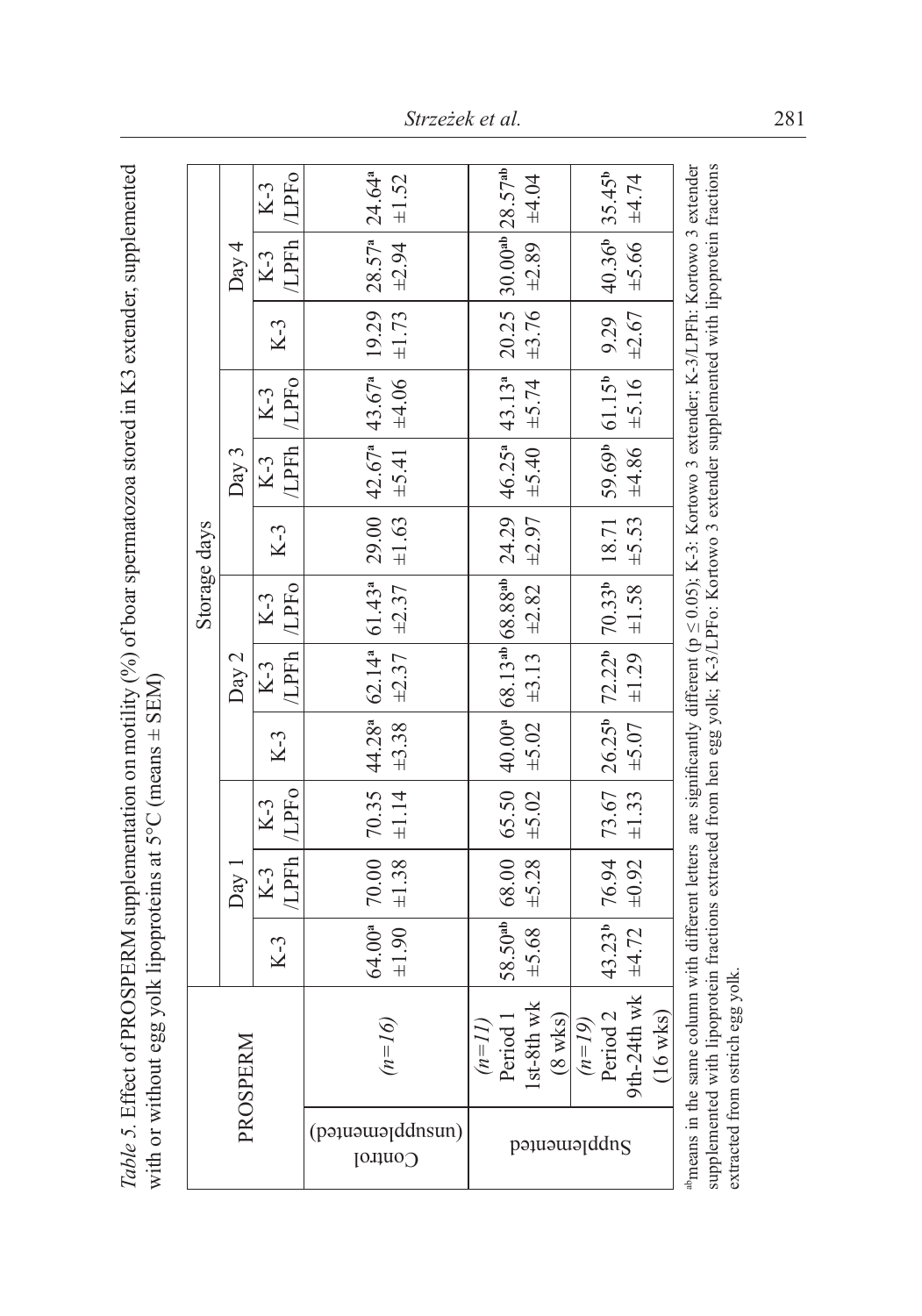| nan anna amanna.<br>$dim V2$ avto<br>$\lambda$ ) of hoer creating effortion crores<br>č<br>.                                                                                                  | くうにく<br>$\frac{1}{2}$                                           |
|-----------------------------------------------------------------------------------------------------------------------------------------------------------------------------------------------|-----------------------------------------------------------------|
| r<br>S<br>$\overline{a}$<br>THE COLUMN<br>֧֧ׅ֧֧֧֧֧֧֧֧֧֧֧֧֧֧֧֧֧֧֧֚֚֚֚֚֚֚֚֚֚֚֚֚֚֚֚֚֚֚֚֚֚֚֚֚֚֚֝֓֓֝֬֓֓֓֓֓֓֓֓֓֝֬֓֝֓֝֬֝֬֝֬֝֬֝֬֝֬֝֬֝֬֝֬֝֬<br>֧֧֧֧֧֧֧֧֧֧֧֧֧֧֧֧֧֧֧֚֚֝֩֩<br>$\sim$ $\sim$ $\sim$ $\sim$ | $-1$ and $-1$<br>$\frac{1}{2}$<br>ם ז<br>)<br>∫<br>∑<br>------- |
| ֧֦֧֦֦֦֧֦֧֦֦֧֦֦֧֦֧֦֧֦֧֧֪֦֧֧֧֧֧֧֧֧֧֛֛֛֚֚֚֚֚֝֝֝֝֝֝֝֝֝֝֬֜֝֟֝֬֝֝֝֬֝֝֬֝֬֜֝֬֜֝֬֜֝֬֜֜                                                                                                                 | `<br>په                                                         |

|              |                   |                        |                                                                                                                           |                                                                                                                                                                           | $K-3$                                       |          |                                                                                         |                                                                                                               |        |  |  |  |
|--------------|-------------------|------------------------|---------------------------------------------------------------------------------------------------------------------------|---------------------------------------------------------------------------------------------------------------------------------------------------------------------------|---------------------------------------------|----------|-----------------------------------------------------------------------------------------|---------------------------------------------------------------------------------------------------------------|--------|--|--|--|
|              | Day 4             | /LPFh   /LPFo<br>$K-3$ | 71.67   72.50   50.00   62.50   61.07   30.33   45.33   42.33   22.32   27.87   22.86<br>$\pm 1.97$ $\pm 1.77$ $\pm 1.15$ | $70.50$   68.00   41.25   66.25 <sup>ab</sup>   66.20 <sup>ab</sup>   28.57   46.88 <sup>a</sup>   42.50 <sup>a</sup>   25.00   28.57 <sup>ab</sup>   31.42 <sup>ab</sup> | $\pm$ 5.00   $\pm$ 1.43   $\pm$ 2.61        |          | $76.94$   75.00   43.43   73.06   71.67   27.86   63.75   66.92   13.79   35.71   34.55 | $\pm 0.98$ $\pm 5.49$ $\pm 0.59$ $\pm 1.26$ $\pm 5.34$ $\pm 3.49$ $\pm 2.00$ $\pm 2.51$ $\pm 3.74$ $\pm 3.66$ |        |  |  |  |
|              |                   | $K-3$                  |                                                                                                                           |                                                                                                                                                                           |                                             |          |                                                                                         |                                                                                                               |        |  |  |  |
|              |                   | $K-3$                  |                                                                                                                           |                                                                                                                                                                           | $\pm 5.82$                                  |          |                                                                                         |                                                                                                               |        |  |  |  |
|              | Day 3             | /LPFh   /LPFo<br>$K-3$ |                                                                                                                           |                                                                                                                                                                           | $\pm 5.42$                                  |          |                                                                                         |                                                                                                               |        |  |  |  |
|              |                   | $K-3$                  |                                                                                                                           |                                                                                                                                                                           |                                             |          |                                                                                         |                                                                                                               |        |  |  |  |
| Storage days |                   | $K-3$                  |                                                                                                                           |                                                                                                                                                                           |                                             |          |                                                                                         |                                                                                                               |        |  |  |  |
|              | $\mathrm{Day}\,2$ | /LPFh /LPFo<br>$K-3$   | $\pm 3.14$ $\pm 2.71$ $\pm 2.58$ $\pm 2.56$ $\pm 4.96$ $\pm 4.28$                                                         |                                                                                                                                                                           | $\pm 6.10$ $\pm 3.10$ $\pm 3.11$ $\pm 4.72$ |          |                                                                                         |                                                                                                               |        |  |  |  |
|              |                   | $K-3$                  |                                                                                                                           |                                                                                                                                                                           |                                             |          |                                                                                         |                                                                                                               |        |  |  |  |
|              | Day 1             | /LPFh   /LPFo          | $\pm 1.58$   $\pm 1.16$   $\pm 0.87$                                                                                      |                                                                                                                                                                           | $=5.64$                                     |          |                                                                                         |                                                                                                               |        |  |  |  |
|              |                   | $K-3$   $K-3$          |                                                                                                                           |                                                                                                                                                                           | $\pm 4.79$ $\pm 5.45$                       |          |                                                                                         | $vk$ $\pm 4.20$ $\pm 0.92$                                                                                    |        |  |  |  |
|              |                   | $K-3$                  | 66.33                                                                                                                     | 62.50                                                                                                                                                                     |                                             |          | 55.59                                                                                   |                                                                                                               |        |  |  |  |
| PROSPERM     |                   |                        | $n = 16$                                                                                                                  | $(m=II)$<br>Period 1<br>1st-8th wl                                                                                                                                        | Ņ<br>$(8 \text{ wks})$                      | $(n=19)$ | Period <sub>2</sub>                                                                     | th-24th v                                                                                                     | 16 wks |  |  |  |
|              |                   |                        | (pauaualddnsun)<br>Control                                                                                                |                                                                                                                                                                           | pə1uəwərddn $_{\rm S}$                      |          |                                                                                         |                                                                                                               |        |  |  |  |

<sup>ab</sup>means in the same column with different letters are significantly different ( $p \le 0.05$ ). abmeans in the same column with different letters are significantly different ( $p \le 0.05$ ).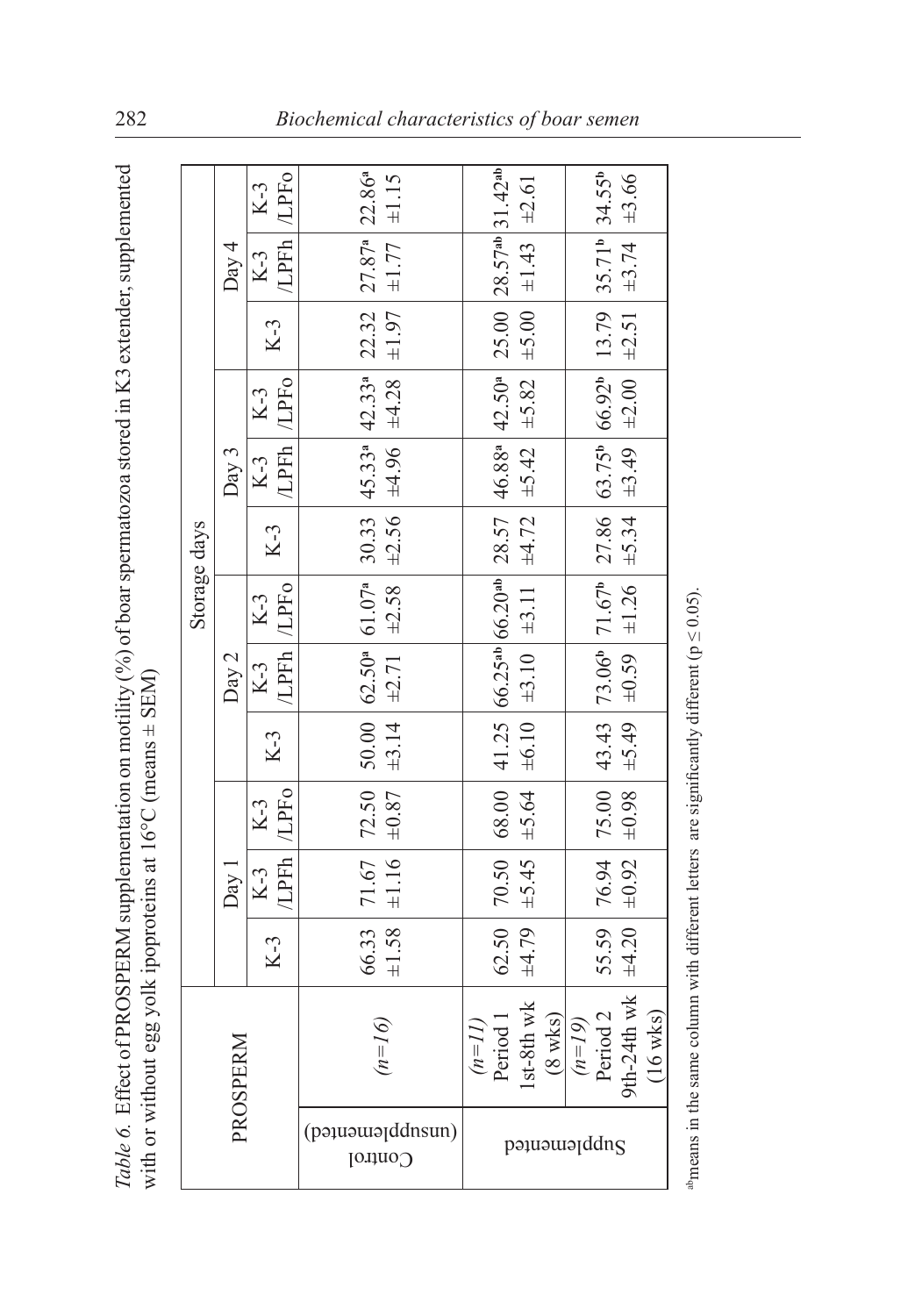16°C. However, a decline in motility of spermatozoa stored in K-3 extender was more marked in Period 2 on Day 1 and 2 during storage at 5°C, when compared with the control.

#### **DISCUSSION**

In this study we assumed that an 8-week period for the time-related improvements in semen quality is necessary for maximum incorporation of PUFA into the sperm plasma membranes, since spermatogenesis and epididymal transport take about 44 days in the boar. We observed that the maximum effect of PUFA supplementation, as shown in the sperm characteristics, was more noticeably after this 8-week period. Evidence has shown that differences in the phospholipids of polyunsaturated fatty acid composition may affect the flexibility and compressibility of sperm membranes [9, 16]. It is conceivable that such properties may influence the ability of the plasma membrane to accommodate the characteristic flagellar motion of the spermatozoa.

Because of the seriously damaging potential of reactive oxygen species (ROS), sperm cells depend on elaborate defense mechanisms to effectively neutralize or metabolize the toxic intermediates. One of the by-products of lipid peroxide decomposition is MDA production, which has been used in biochemical assay to monitor the degree of peroxidative damage sustained by spermatozoa. However, the concurrent increase in MDA production and SOD activity might indicate that SOD makes a significant contribution to the protection of boar spermatozoa against peroxidative damages. Our studies are consistent with previous studies indicating that high MDA levels were accompanied by high SOD activity in human spermatozoa [1, 2]. It has been shown that SOD dismutates the superoxide anion radical into hydrogen peroxide, which is scavenged by glutathione peroxidase [1]. Moreover, SOD is the primary enzymatic defense against lipid peroxidation and plays a central role in the defense against oxidative insult. According to Taylor [24], extracellular SOD binds to the neck region of subgroup of spermatozoa which retain motility longer than those without bound SOD. Moreover, Cerolini et al. [4] reported that semen samples with the highest viability after freez-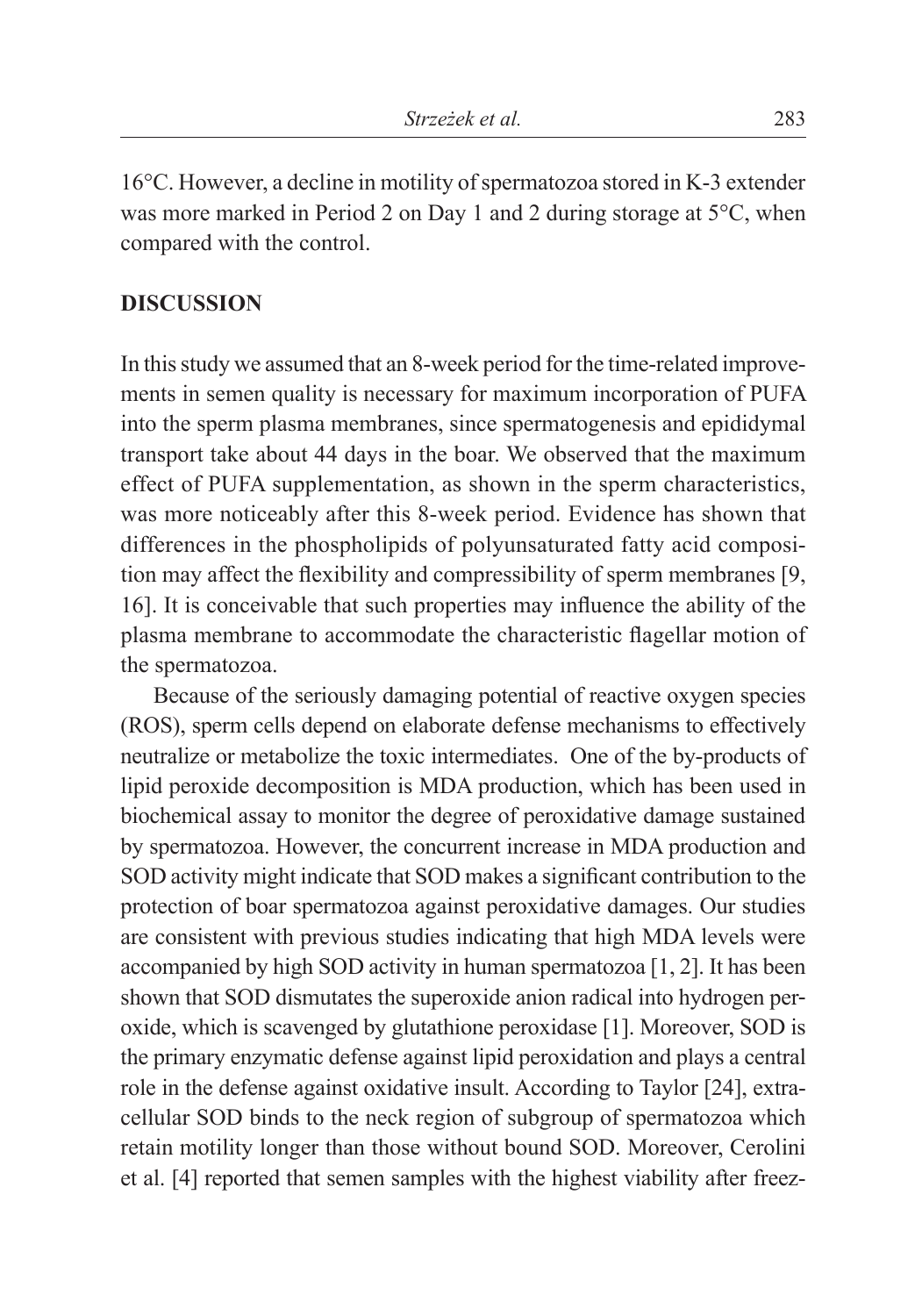ing and thawing were also characterized by high SOD activity. Our findings demonstrate that PUFA supplementation induced an increase in SOD activity, which was also associated with high sperm viability.

In the present study, changes in the antioxidant defense mechanisms of the seminal plasma were related to lipid peroxidation mediated by increased levels of n-3 PUFA. Since dietary manipulation caused an increase in lipid peroxidation, it appears that the antioxidants were able to provide a practical protection from lipid peroxidation and might also be speculated to promote stability of the spermatozoa. Moreover, the maintenance of sperm membrane phospholipids together with the susceptibility to peroxidation depends on adequate antioxidant properties, which reduce the risk of damage to spermatozoa and probably their lack of survival during storage. Previous studies showed that antioxidants that are present in boar seminal plasma are derived from low molecular weight fractions [17, 19]. Thus, a deficiency of these fractions can affect the overall protection of the spermatozoa from oxidative damage, which can have a negative effect on sperm motility and fertilization. Ascorbate and thiol group may contribute to the chain-breaking antioxidant capacity [19]. Furthermore, the high level of ascorbate might be attributed to its biological role as a key chain-breaking antioxidant combating free radicals, thus protecting spermatozoa from oxidative assault. Sulphydryl constituents of boar semen, such as glutathione and ergothioneine, have an important role in protecting boar spermatozoa against oxidative damage [17]. Under normal circumstances a balance is maintained between the extent of free-radical production and antioxidant capacity of the semen. However, a change in the antioxidant defense status of the spermatozoa and surrounding seminal plasma may affect the sperm fertilizing ability.

The results of this study show that alteration in dietary PUFAs enhanced the antioxidant status of boar seminal plasma after 8 weeks of supplementation. We observed that this period of PUFA supplementation was also associated with increased antiperoxidant activity of the seminal plasma. It has been reported the antiperoxidant activity is dependent on the presence of antiperoxidant factors, which may attach to the spermatozoa at ejaculation and can protect them from lipid peroxidative attacks during their passage through the female genital tract [20].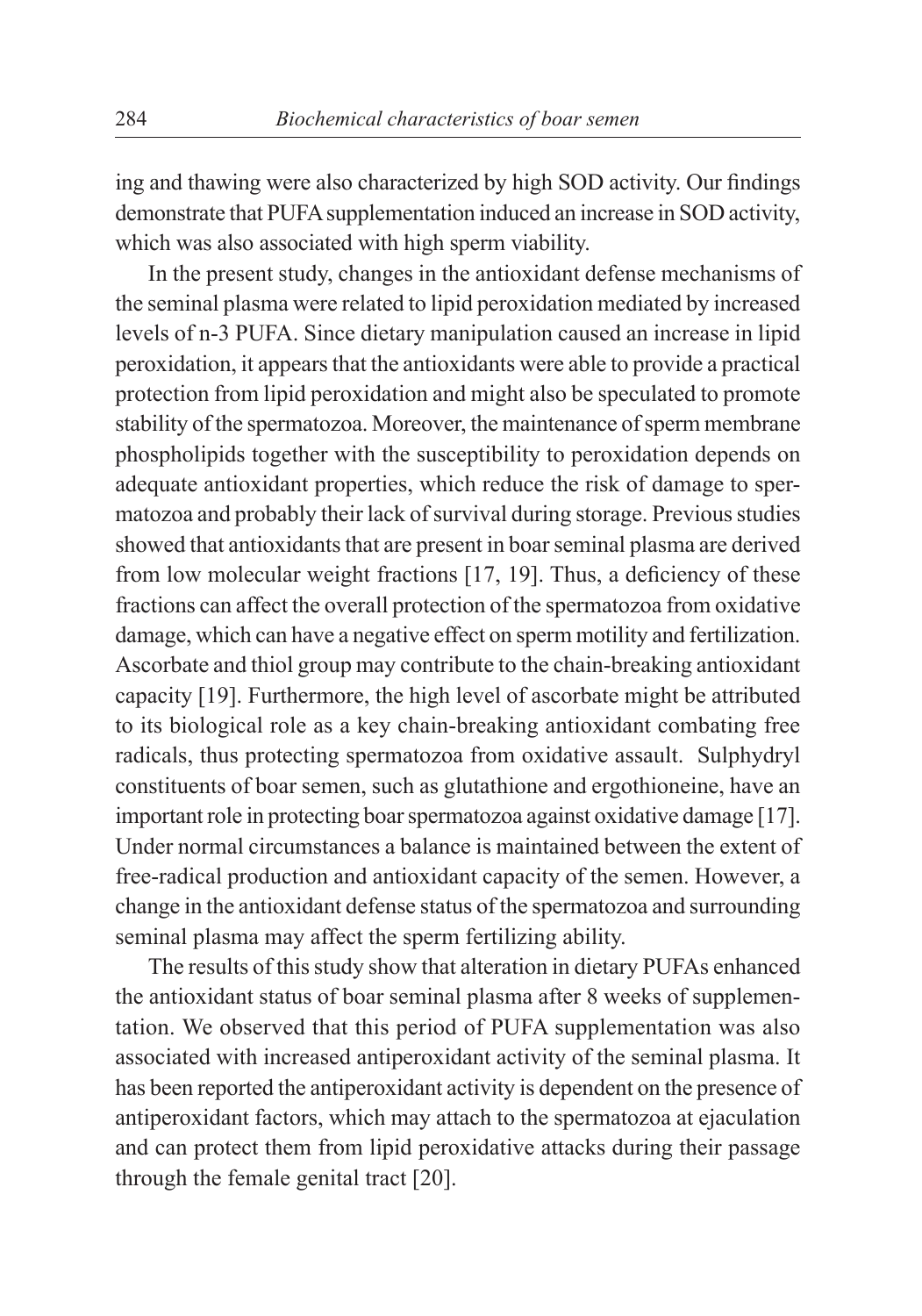Alteration in dietary n-3 and n-6 PUFAs also enhanced the motility of boar spermatozoa during storage in K3 extender supplemented with lipoprotein fractions of egg yolk. It can be suggested that PUFA supplementation improved the protective action of egg yolk lipoproteins, which was manifested in reduced sperm cold shock susceptibility and storage-dependent ageing process, particularly during storage at 5°C. The beneficial effect of egg yolk lipoproteins on maintenance of sperm survivability during liquid preservation has been reported in a previous study [7].

In summary, supplementing the diet of boars with n-3 PUFA changed the semen characteristics favorably. From the current data, the enhanced lipid peroxidation was compensated with high levels of antioxidants, which are essential for spermatozoa to maintain equilibrium in an oxidative environment. The results of this study also show that PUFA supplementation enhances the biochemical characteristics of boar semen, which have a beneficial effect on the survivability of preserved spermatozoa during storage in an extender containing egg yolk lipoproteins. Finally, a further understanding of the functional implications of the enhanced polyunsaturated spermatozoa and antioxidant capacity of boar semen is needed to improve semen preservation since phospholipid composition of the sperm plasma membranes plays an important role in either liquid storage or freeze- thawing process.

#### **ACKNOWLEDGEMENTS**

This study was supported by funds (No. 0103. 206) from Warmia and Mazury University in Olsztyn.

#### **REFERENCES**

- 1. Aitken R J Harkiss D Buckingham DE **1993** Analysis of lipid peroxidation mechanism in human spermatozoa. *Molecular Reproduction and Development* **35** 302-315.
- 2. Aitken R J Buckingham DW Carreras A Irvine DS **1996** Superoxide dismutase in human sperm suspensions: relationship with cellular composition, oxidative stress and sperm function. *Free Radical Biology & Medicine* **21** 495-504.
- 3. Beauchamp C Fridovich I **1971** Superoxide dismutase: improved assays and an assay applicable to acrylamide gels. *Analytical Biochemistry* **44** 276-287.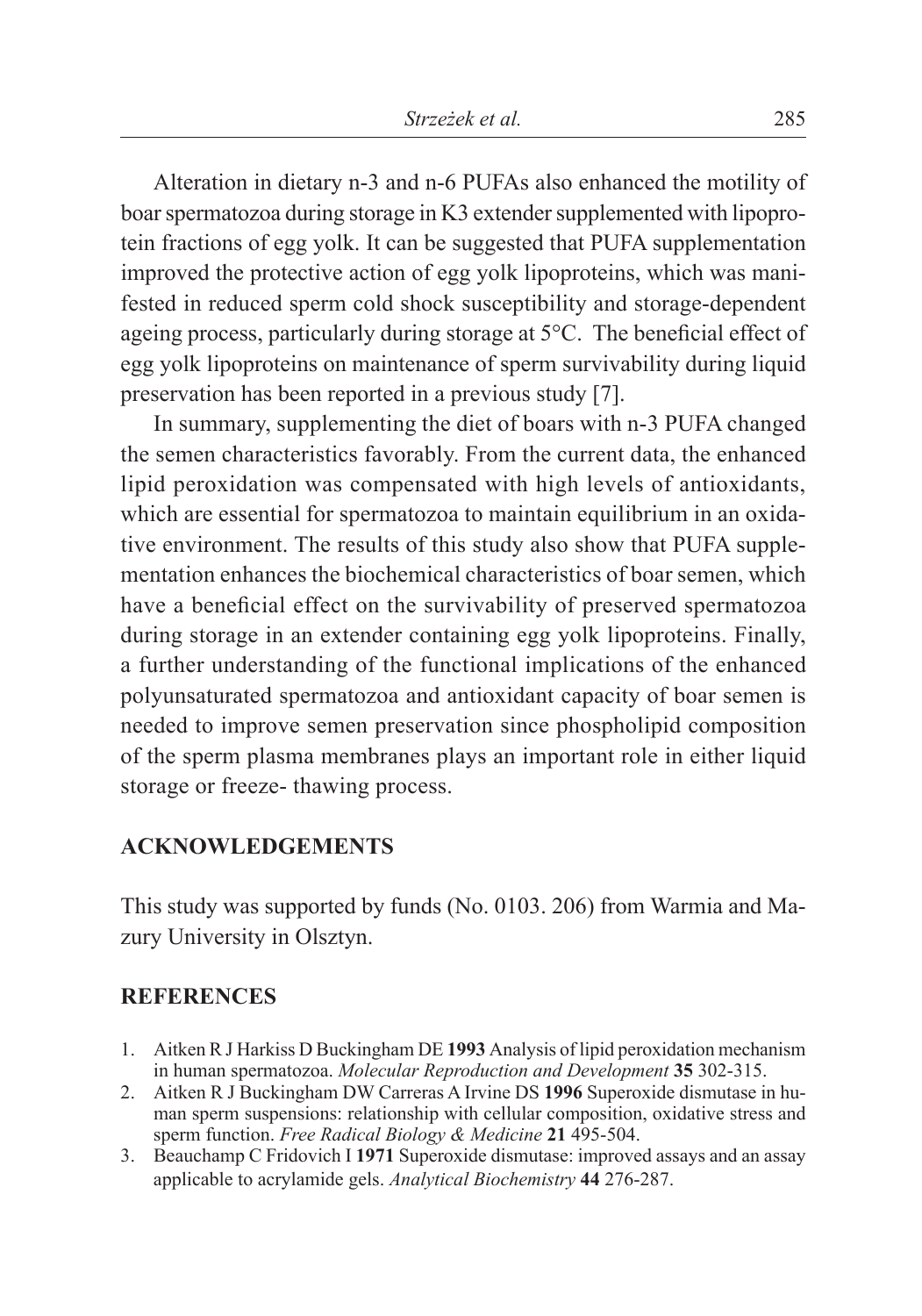- 4. Cerolini S Maldjian A Pizzi F Gliozzi TM **2001** Changes in sperm quality and lipid composition during cryopreservation of boar semen. *Reproduction* **121**, 395-401.
- 5. Darin-Bennett Poulos A White IG **1974** The phospholipid and phospholipid-bound fatty acids and aldehydes of dog and fowl spermatozoa. *Journal of Reproduction and Fertility* **41** 471-474.
- 6. Fraser L Gorszczaruk K Strzeżek J **2001** Relationship between motility and membrane integrity of boar spermatozoa in media varying in osmolality. *Reproduction in Domestic Animals* **36** 325-329.
- 7. Fraser L Lecewicz M Krasicki R Strzeżek J **2002** Effect of extender composition and storage temperatures on motility of preserved boar semen. *Journal of Animal and Feed Sciences* **11** 661-669.
- 8. Johnsen O Eliasson R Samuelson U **1982** Conditioning effect of seminal plasma on the lipid peroxide potential of washed human spermatozoa. *Acta Physiologica Scandinavica* **116** 305-307.
- 9. Kelso KA Cerolini S Noble RC Sparks NHC Speake BK **1997** The effects of dietary supplementation with docosahexaenoic acid on the phospholipid fatty acid composition of avian spermatozoa. *Comparative Biochemistry and Physiology* **118B** 65-69.
- 10. Kelso KA Redpath A Noble NHC. Speake BK **1997** Lipid and antioxidant changes in spermatozoa and seminal plasma throughout the reproductive period of bulls. *Journal of Reproduction and Fertility* **110** 53-59.
- 11. Mann T Leone E **1953** Studies on the metabolism of semen. 8. Ergothioneine as a normal constituent of boar seminal plasma. Purification and crystallization, site of formation and function. *Journal of Biochemistry* **53** 140-152.
- 12. Paulenz H Taugbol O Kommisrud E Grevle IS **1999** Effect of dietary supplementation with cod liver oil on cold shock and freezability of boar semen. *Reproduction in Domestic Animals* **34** 431-435.
- 13. Penny PC Noble RC Maldjian A Cerolini S **2000** Potential role of lipids for the enhancement of boar fertility and fecundity. *Pig News and Information* **21** 119-126.
- 14. Poulos A Darin-Beenett A White IG **1973** The phospholipid-bound fatty acids and aldehydes in mammalian spermatozoa. *Comparative Biochemistry and Physiology* **46** 541-549.
- 15. Retterstøl K Haugen TB Tran TN Christophersen BO **2001** Studies on the metabolism of essential fatty acids in isolated human testicular cells. *Reproduction* **121** 881-887.
- 16. Rooke JA Shao CC Speake BK **2001** Effects of feeding tuna oil on the lipid composition of pig spermatozoa and *in vitro* characteristics of semen. *Reproduction* **121** 315-322.
- 17. Strzeżek J **2002** Secretory activity of boar seminal vesicle glands. *Reproductive Biology* **2** 243-266.
- 18. Strzeżek J Kordan W Glogowski J Wysocki P Borkowski K **1995** Influence of semen collection frequency on sperm quality in boars, with special reference to biochemical markers. *Reproduction in Domestic Animals* **30** 85-94.
- 19. Strzeżek J Łapkiewicz S Lecewicz M **1999** A note on antioxidant capacity of boar seminal plasma. *Animal Science Papers and Reports* **17** 181-188.